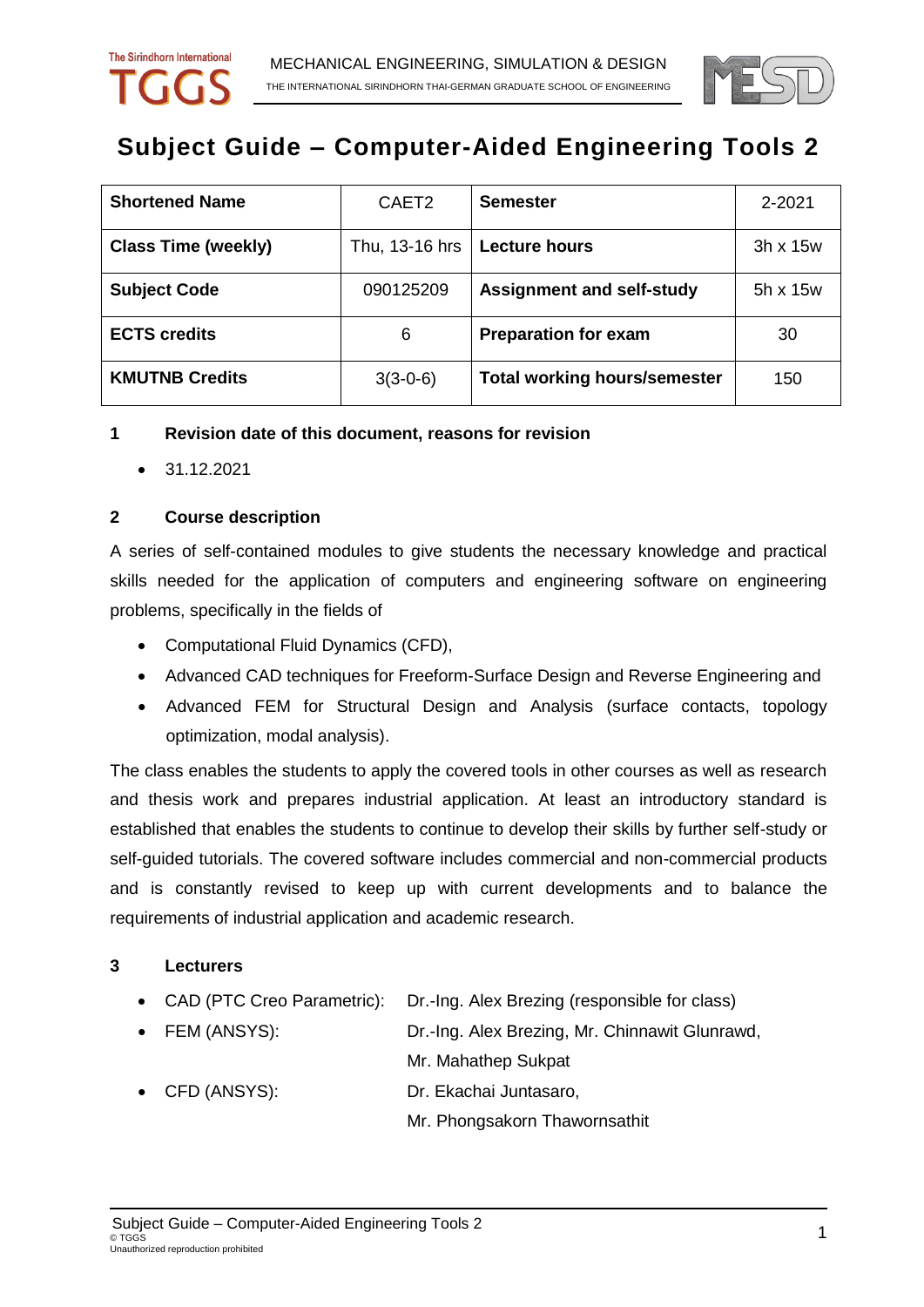

## **4 Expected learning outcomes (in accordance with the MAE program ELOs)**

Primary LOs (primary content of class, knowledge is explicitly evaluated (for example, by exams), larger share of overall grade):

- Knowledge and understanding of principles, techniques and the methodology of:
	- o the design and reverse-engineering of complex geometries,
	- $\circ$  the simulation of a wide range of phenomena in the field of fluid dynamics,
	- $\circ$  the design of structural components by topology optimization approaches as well as structural simulations which are integrated into virtual product development (3D-CAD and modelling), (SELO 1).
- Ability to transform an actual technical scenario into a valid model that can be used for a simulation or design (SELO 4)
- Ability to use commercial software to simulate the bahavior of solid bodies and fluids relevant for engineering applications (SELO 5)
- Ability to apply methodology and commercial CAD software to design complex geometries (free-form surfaces) and structural components (SELO 6)

Secondary LOs (not primary content of class, but implicitly taught by application, for example by project work or assignments, lower share of overall grade)

- Ability to enhance and deepen one's knowledge and skills in the above-mentioned computer-aided applications without specific instructions or pre-selected materials. (GELO 8)
- Knowledge of engineering materials and modes of failure (SELO 7)
- Knowledge and understanding of scientific fundamentals relevant for the understanding of the behavior of solid bodies, structural components and fluids in engineering applications (SELO 2)

Notes on ELOs:

The Sirindhorn International

 These ELOs correspond to the Program ELOs (referenced in parentheses) but are specifically worded for this course by omissions and additions.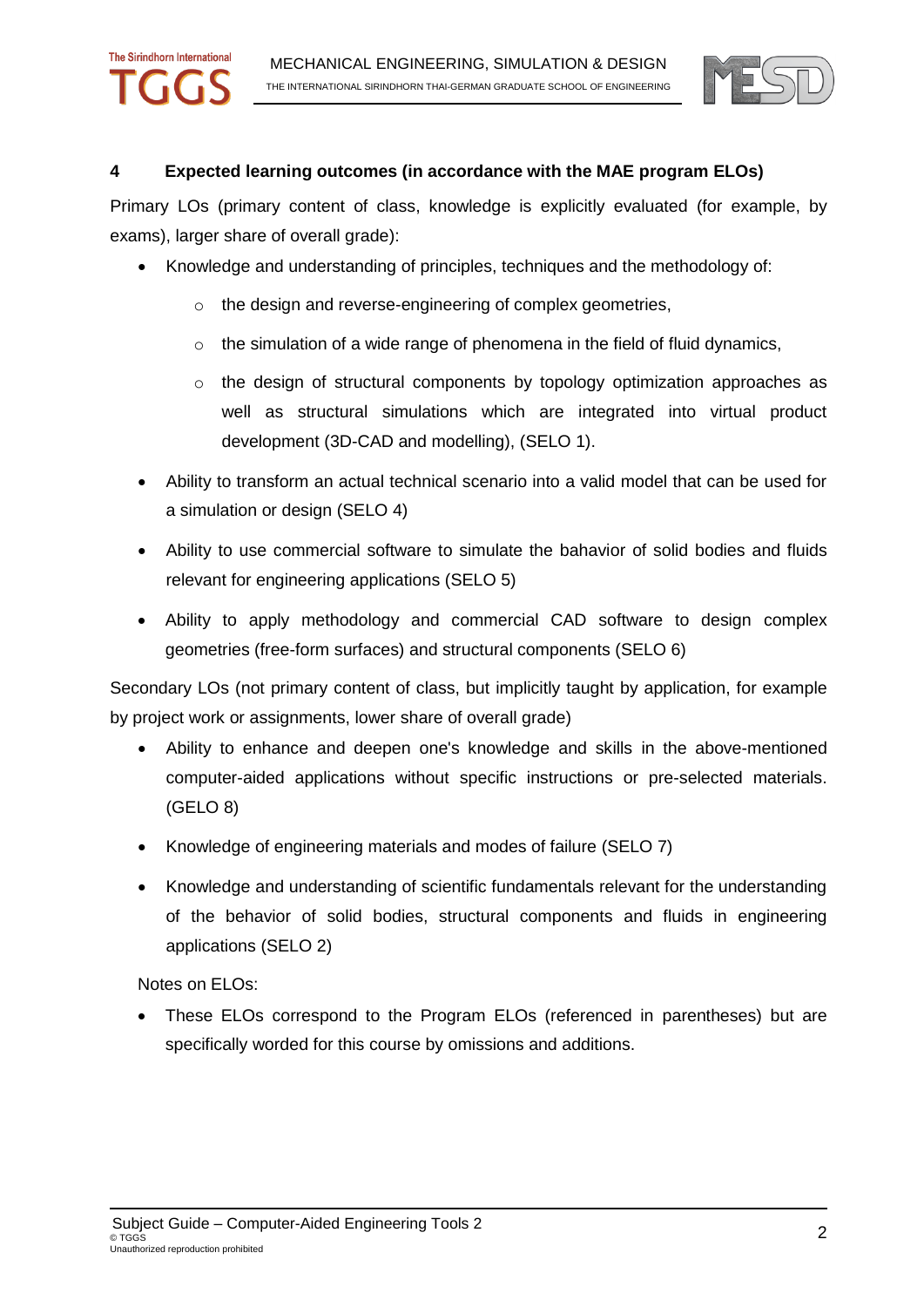

#### **5 Assessment**

The Sirindhorn International

Each student will be individually assessed based on the performance on assignments and a written exam, with the overall grade resulting from the shares as below:

|                                           | <b>Assignments</b> | Exam           |
|-------------------------------------------|--------------------|----------------|
| <b>Computational Fluid Dynamics (CFD)</b> | 35%                | 108/180 points |
| <b>Advanced CAD</b>                       | 15%                | 36/180 points  |
| <b>Advanced Structural FEM</b>            | 20%                | 36/180 points  |
| <b>Total share</b>                        | 70%                | 30%            |

- Assignments will be given as homework during most classes (see below). All assignments are due at the beginning of the next class, submitted by email to the lecturer who held the class. Late submission results in 20% deduction per week.
- Comprehensive exam, closed book, mostly written/paper-based; CAD-part possibly partly done on students' own laptop. 180 minutes.

### **6 Teaching materials**

Lecture slides and assignments are shared as electronic files.

#### **7 Books and references**

- ANSYS FLUENT User's Guide Release 2021 R2
- ANSYS FLUENT Tutorial Guide Release 2021 R2
- ANSYS FLUENT Manual Release 2021 R2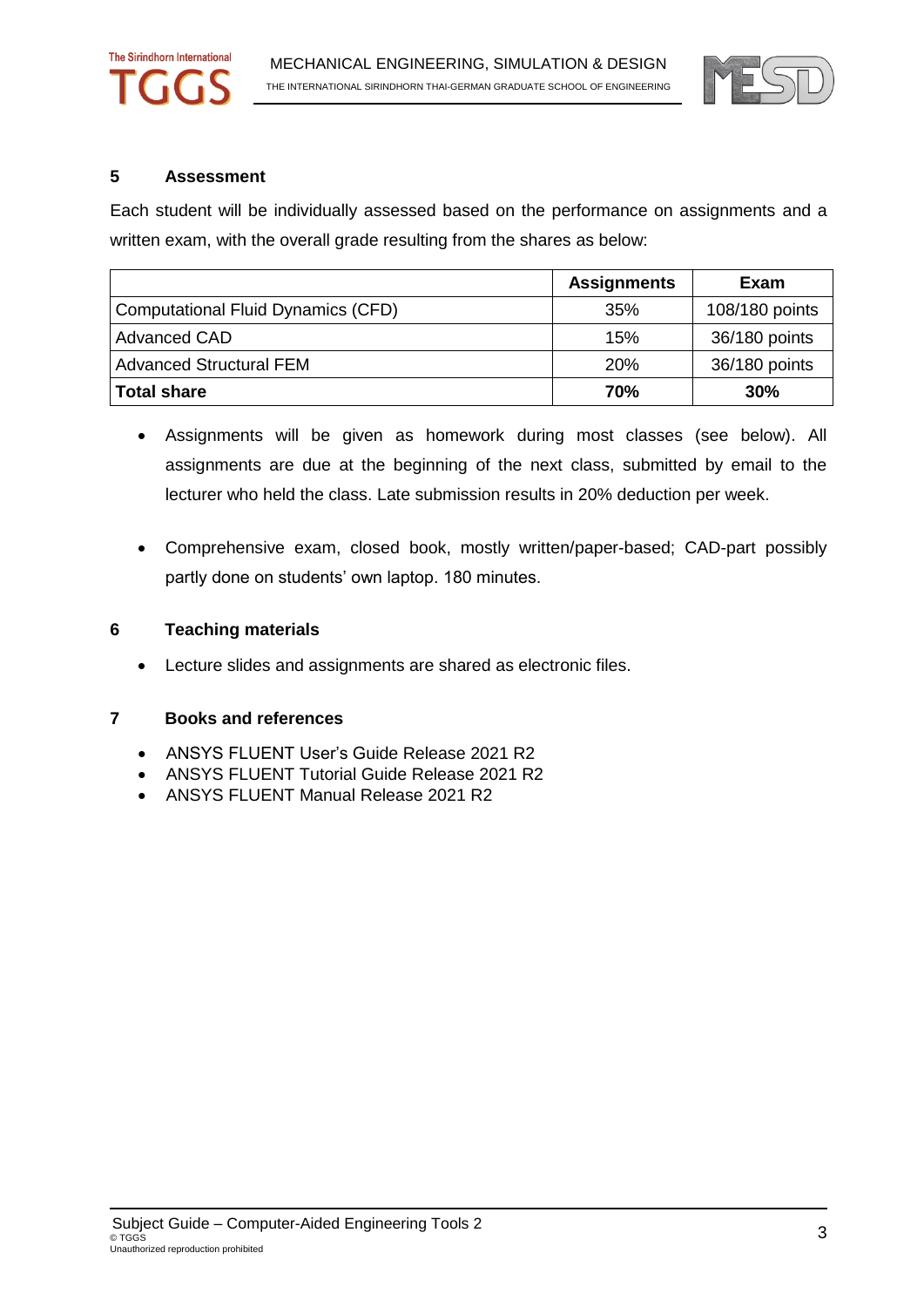# The Sirindhorn International





## **8 Course schedule**

| <b>Week</b>    | <b>Date</b> | <b>Activity, Class Title (unit number)</b>                                                | Evalu-<br>ation % | <b>Class</b><br><b>Hours</b> |
|----------------|-------------|-------------------------------------------------------------------------------------------|-------------------|------------------------------|
| 1              | 06/01       | CAD/creo: Introduction to Surface Modelling (1),<br>Assignment                            | 5%                | 3                            |
| $\mathbf{2}$   | 13/01       | CAD/creo: Freeform Surface Modelling (2),<br>Assignment                                   | 5%                | 3                            |
| 3              | 20/01       | CAD/creo: 3D Geometry Scanning (Demo) (3)                                                 |                   | 3                            |
| 4              | 27/01       | CAD/creo: Reverse Geometry Modelling (4),<br>Assignment                                   | 5%                | 3                            |
| 5              | 03/02       | FEM/ANSYS: Modal Analysis (5), Assignment                                                 | 5%                | 3                            |
| 6              | 10/02       | FEM/ANSYS: Assembly/ Contact Modelling A (6),<br>Assignment                               | 5%                | 3                            |
| $\overline{7}$ | 17/02       | No class (Prof. Schindler's Rail Vehicles Seminar)                                        |                   |                              |
| 8              | 24/02       | FEM/ANSYS: Assembly/ Contact Modelling B (7),<br>Assignment                               | 5%                | 3                            |
| 9              | 03/03       | No class (MIDTERM WEEK)                                                                   |                   |                              |
| 10             | 10/03       | FEM/ANSYS: Topology Optimization (8),<br>Assignment                                       | 5%                | 3                            |
| 11             | 17/03       | CFD/ANSYS: Introduction to ANSYS (9)                                                      |                   | 3                            |
| 12             | 24/03       | CFD/ANSYS: Geometry Preparation for CFD (10),<br>Assignment                               | 2%                | 3                            |
| 13             | 31/03       | CFD/ANSYS: Meshing for CFD (11), Assignment                                               | 10%               | 3                            |
| 14             | 07/04       | CFD/ANSYS: Laminar Pipe Flow Simulation (12),<br>Assignment                               | 3%                | 3                            |
| 15             | 14/04       | No class (SONGKRAN WEEK)                                                                  |                   |                              |
| 16             | 21/04       | CFD/ANSYS: Turbulent Pipe Flow Simulation (13),<br>Assignment                             | 5%                | 3                            |
| 17             | 28/04       | CFD/ANSYS: Transient Flow Simulation (14),<br>Assignment                                  | 5%                | 3                            |
| 18             | 05/05       | CFD/ANSYS: Heat & Fluid Flow & Conjugate Heat<br>Transfer Simulations (15), 2 Assignments | 5%+5%             | 3                            |
| 19             | 12/05       |                                                                                           |                   |                              |
| 20             | 19/05       | Final (paper-based) exam                                                                  | 30%               |                              |
|                |             | (Sums)                                                                                    | 100%              | 45                           |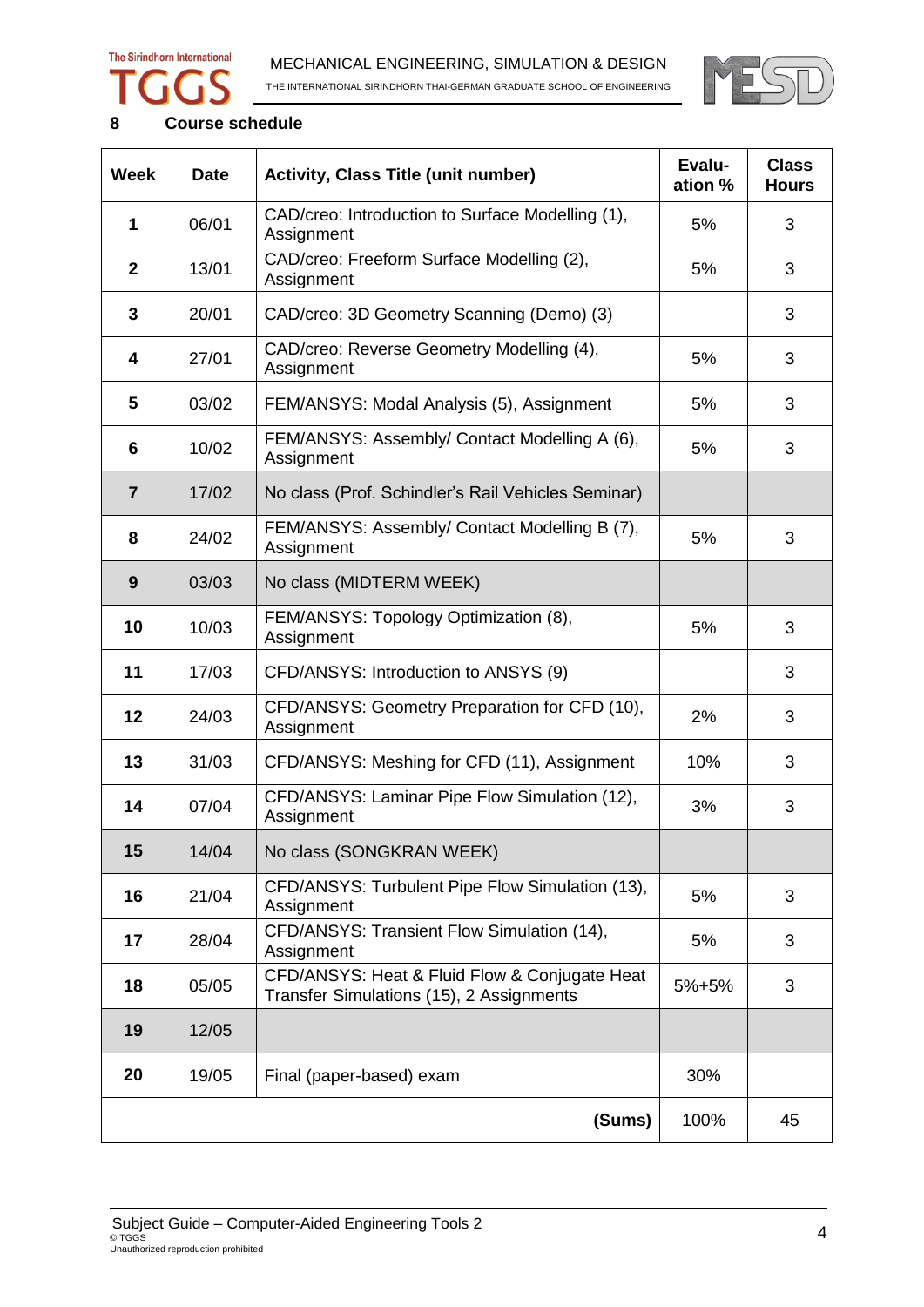# The Sirindhorn International

 $\overline{1}$ 



- 1



٦

## **9 Content details**

┱

| Unit #         | <b>Title</b>                                                                    | <b>Lesson (L) Contents</b>                                                                                                                                                                                                                                                                           |
|----------------|---------------------------------------------------------------------------------|------------------------------------------------------------------------------------------------------------------------------------------------------------------------------------------------------------------------------------------------------------------------------------------------------|
| 1              | CAD/creo: Introduction to<br>Surface Modelling                                  | Surface modelling: introduction of workflow and functions<br>$\bullet$<br>Surface-modelling of geometry with parametric geometry<br>$\bullet$<br>Demonstration and assignment: motorcycle helmet<br>$\bullet$                                                                                        |
| $\mathbf{2}$   | CAD/creo: Freeform<br>Surface Modelling                                         | Freeform surface modelling: workflows and techniques<br>$\bullet$<br>Modelling of vehicle bodies with boundary blends<br>$\bullet$<br>Demonstration and assignment: i-Pad housing<br>$\bullet$                                                                                                       |
| $\mathbf{3}$   | CAD/creo: 3D Geometry<br>Scanning (Demo)                                        | Visit of STRI-labs and demonstration of freeform-scanning<br>$\bullet$<br>Optical scanning: technology and workflow<br>$\bullet$<br>Tactile scanning: technology and workflow<br>$\bullet$                                                                                                           |
| 4              | <b>CAD/creo: Reverse</b><br><b>Geometry Modelling</b>                           | Reverse-Engineering of complex geometries with scans<br>$\bullet$<br>RE methodology, analysis of design-intent, workflows<br>$\bullet$<br>CAD-RE-techniques: reverse modelling, datums etc.<br>$\bullet$                                                                                             |
| 5              | FEM/ANSYS: Modal<br>Analysis                                                    | Modal Analysis: fundamentals and application examples<br>$\bullet$<br>Demonstration of simulation worklflow with ANSYS<br>$\bullet$<br>Assignment: design of pitch-fork with given frequency<br>$\bullet$                                                                                            |
| $6\phantom{1}$ | FEM/ANSYS: Assembly/<br><b>Contact Modelling A</b>                              | Simplified simulations of assemblies for design validation<br>$\bullet$<br>Techniques: geometry import, meshing, simple contacts<br>$\bullet$<br>Assignment: design optimization of a structural assembly<br>$\bullet$                                                                               |
| $\overline{7}$ | FEM/ANSYS: Assembly/<br><b>Contact Modelling B</b>                              | Large deformations and complex contact problems<br>$\bullet$<br>Introduction to structural nonlinearity, example-simulation<br>$\bullet$<br>Assignment: Thin tongue bending against support<br>$\bullet$                                                                                             |
| 8              | FEM/ANSYS: Topology<br>Optimization                                             | Introduction to Topology Optimiztaion (TO)<br>$\bullet$<br>Demonstration of the TO-workflow in ANSYS<br>$\bullet$<br>Assignment: TO-application on a rickshaw frame<br>$\bullet$                                                                                                                     |
| 9              | CFD/ANSYS: Introduction<br>to ANSYS                                             | <b>CFD/ANSYS: Overview</b><br>$\bullet$<br><b>ANSYS FLUENT: Software installation</b><br>$\bullet$<br><b>ANSYS FLUENT: Introduction</b><br>$\bullet$                                                                                                                                                 |
| 10             | <b>CFD/ANSYS: Geometry</b><br><b>Preparation for CFD</b>                        | ANSYS SPACECLAIM: Creating geometry<br>$\bullet$<br>Preparing control volumes for CFD analysis<br>$\bullet$<br>Demonstration and assignment: Blower machine<br>$\bullet$                                                                                                                             |
| 11             | CFD/ANSYS: Meshing for<br><b>CFD</b>                                            | ANSYS MESHING: Introduction to ANSYS MESHING<br>$\bullet$<br>Demonstration: Pipe tee and manifold<br>Assignment: Mixing tank and 2D airfoil<br>$\bullet$                                                                                                                                             |
| 12             | CFD/ANSYS: Laminar<br><b>Pipe Flow Simulation</b>                               | ANSYS FLUENT: Setting up laminar flow<br>$\bullet$<br>Pre- and Post-processing: Workflows and techniques<br>$\bullet$<br>Demonstration and assignment: Pipe flow<br>$\bullet$                                                                                                                        |
| 13             | CFD/ANSYS: Turbulent<br><b>Pipe Flow Simulation</b>                             | ANSYS FLUENT: Setting up turbulent flow<br>$\bullet$<br>Pre- and Post-processing: Workflows and techniques<br>$\bullet$<br>D/A: Pipe flow & turbulent flow past backward-facing step<br>$\bullet$                                                                                                    |
| 14             | CFD/ANSYS: Transient<br><b>Flow Simulation</b>                                  | ANSYS FLUENT: Setting up transient flow<br>$\bullet$<br>Pre- and Post-processing: Workflows and techniques<br>$\bullet$<br>D/A: Vortex shedding of a cylindrical rod and tank flushing<br>$\bullet$                                                                                                  |
| 15             | CFD/ANSYS: Heat & Fluid<br>Flow & Conjugate Heat<br><b>Transfer Simulations</b> | ANSYS FLUENT: Setting up heat transfer<br>$\bullet$<br>Pre- and Post-processing: Workflows and techniques<br>$\bullet$<br>D/A: Eletronics cooling: natural convection, radiation and<br>$\bullet$<br>coolant flow past heated rods with conjugate heat transfer<br>D/A: demonstration and assignment |